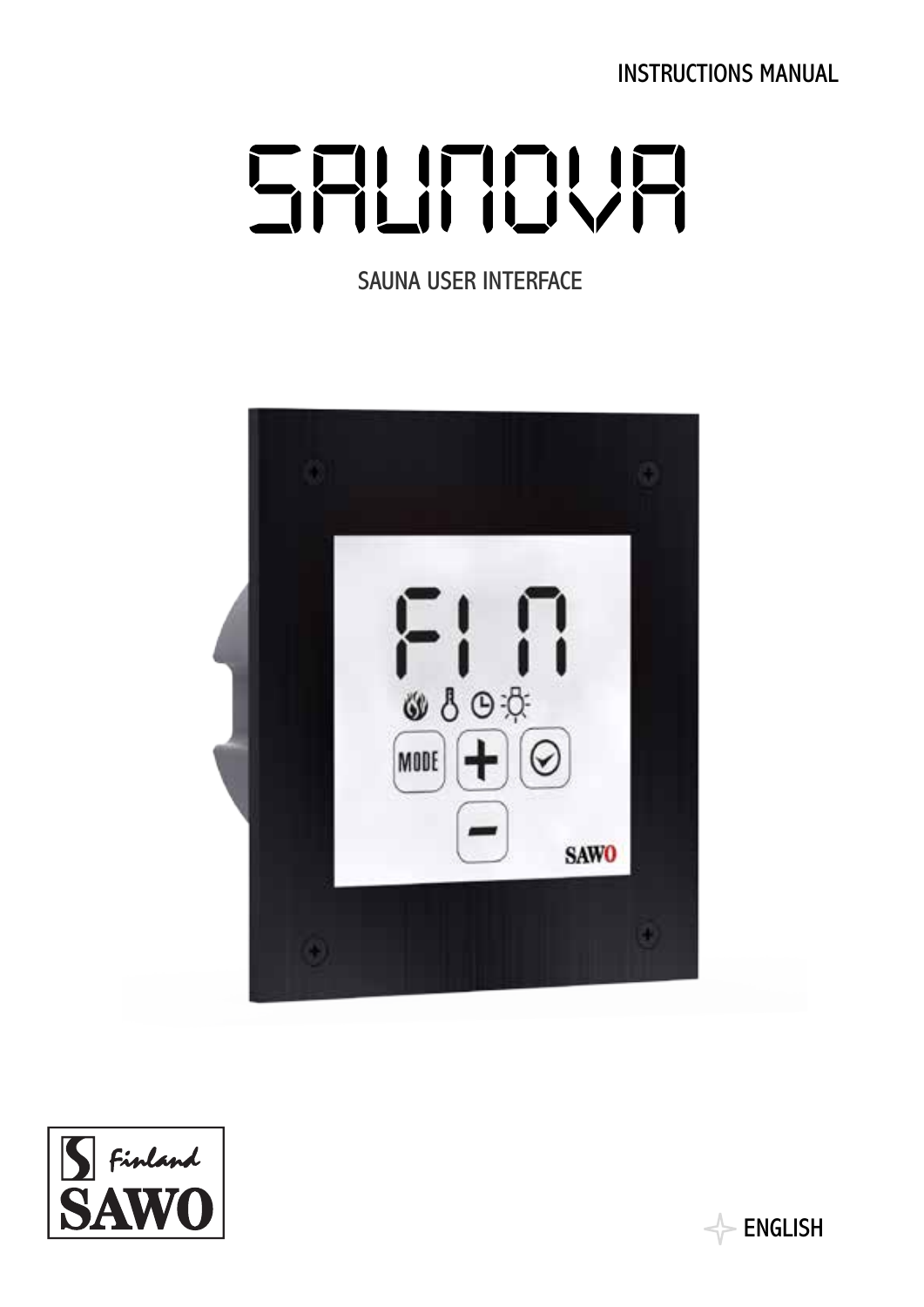# TABLE OF CONTENTS

| 1.0  |                                                                                                  | 1        |  |
|------|--------------------------------------------------------------------------------------------------|----------|--|
| 1.1  |                                                                                                  | 1        |  |
| 2.0  | Unit Description <b>continuous</b> contract the contract of the contract of the Unit Description | 2        |  |
| 2.1  |                                                                                                  | 2        |  |
| 2.2  |                                                                                                  | 2        |  |
| 2.3  |                                                                                                  | 2        |  |
| 3.0  |                                                                                                  | 3        |  |
| 3.1  | Buttons and States <b>Accelerate and States Contract Contract Property</b>                       | 3        |  |
| 3.2  | Changing Language <b>continues and continues and continues and continues</b><br>3                |          |  |
| 3.3  | Turning ON the Heater <b>Construction</b> Construction of Turning ON<br>4                        |          |  |
| 3.4  | 4                                                                                                |          |  |
| 3.5  | 5                                                                                                |          |  |
| 3.6  | 5                                                                                                |          |  |
| 3.7  | 6                                                                                                |          |  |
| 3.8  |                                                                                                  | 6        |  |
|      | 3.8.1                                                                                            | 6        |  |
|      | 3.8.2                                                                                            | 7        |  |
|      | 3.8.3                                                                                            | 7        |  |
|      | 3.8.4                                                                                            | 8        |  |
| 3.9  |                                                                                                  | $9 - 10$ |  |
| 3.10 | Safety Switch-Off<br>11                                                                          |          |  |
| 3.11 | Eco Code<br>11                                                                                   |          |  |
| 3.12 | 11                                                                                               |          |  |
| 3.13 | Version Display<br>12                                                                            |          |  |
|      |                                                                                                  |          |  |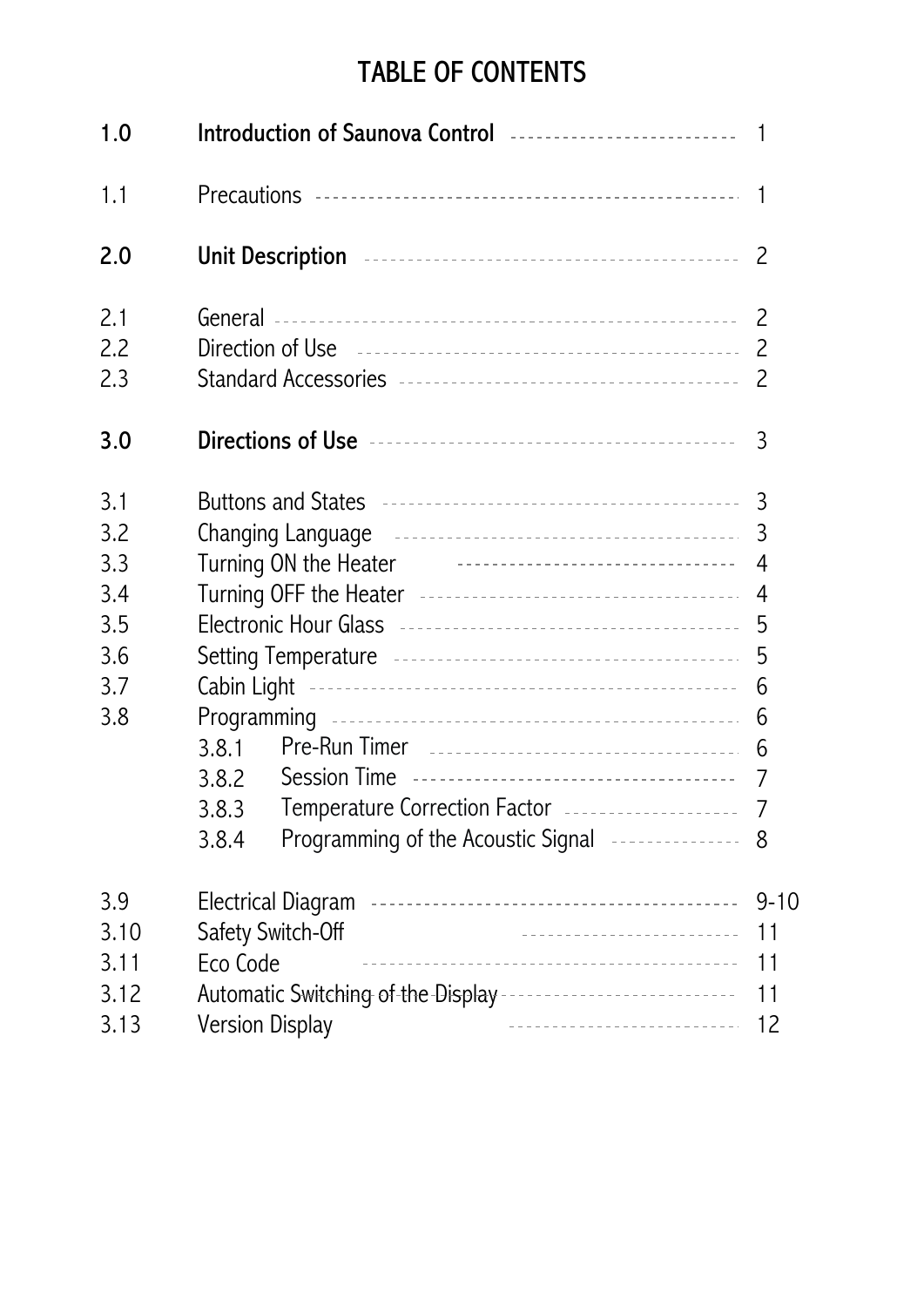| 4.0                             |                                                                                                                                                                                                                                                                                     |                            |
|---------------------------------|-------------------------------------------------------------------------------------------------------------------------------------------------------------------------------------------------------------------------------------------------------------------------------------|----------------------------|
| 4.1<br>4.2<br>4.3<br>4.4<br>4.5 | Installation of the Power Controller --------------------------------<br>Installing Power Controller Inside Sauna Room --------------------<br>Sensor Location for Wall Mounted Heaters -----------------------<br>Sensor Location with Heaters Mounted on the Wall --------------- | 13<br>14<br>15<br>16<br>17 |
| 5.0                             |                                                                                                                                                                                                                                                                                     | 18                         |
| 5.1<br>5.2                      |                                                                                                                                                                                                                                                                                     | 19                         |
| 6.0                             |                                                                                                                                                                                                                                                                                     | 20                         |
| 6.1<br>6.2                      |                                                                                                                                                                                                                                                                                     | 20<br>21                   |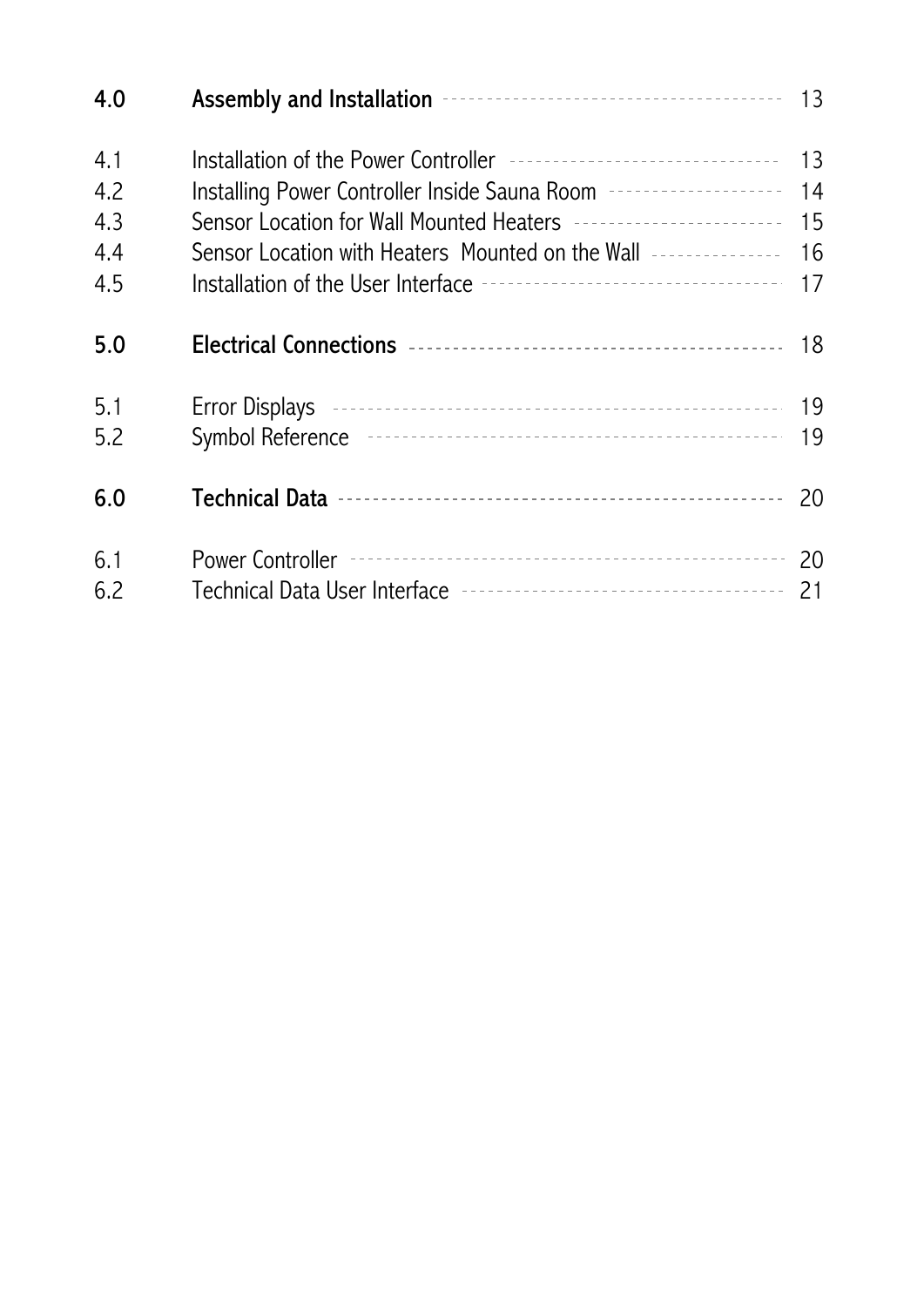# 1.0 INTRODUCTION OF THE SAUNOVA CONTROL

Congratulations on your purchase of Saunova Control Unit!

Saunova Control Unit is developed to enhance your sauna bathing with a variety of features. It can adjust temperature and light option in your sauna.

The following information provides you with instructions on adjusting the settings of the control unit. Please, read this instruction manual carefully before using the control unit. Familiarization of the key functions will give you a more enjoyable sauna experience.



1.1 Precautions

- 1. Only a qualified electrician is allowed to make the electrical connec- tions and repairs on the unit. Use original parts only.
- 2. Disconnect the Power Controller and the Contactor Unit from the electrical circuit before installation, repair or opening the lid of the power controller.
- 3. Check power supply rating before installation.
- 4. Check the correct location of the sensor in the installation section of the manual. It is very important to place the temperature sensor correctly as its closeness to air ventilation cools down the sensor and may lead to overheating.
- 5. The control unit can be operated inside or outside of sauna room. Check the ambient requirements and limitations from technical data.
- 6. Do not pour water in the control unit or clean it with wet cloth. For cleaning purposes, use a cleaning cloth that has been only slightly moistened with a mild soapy solvent (dish detergent).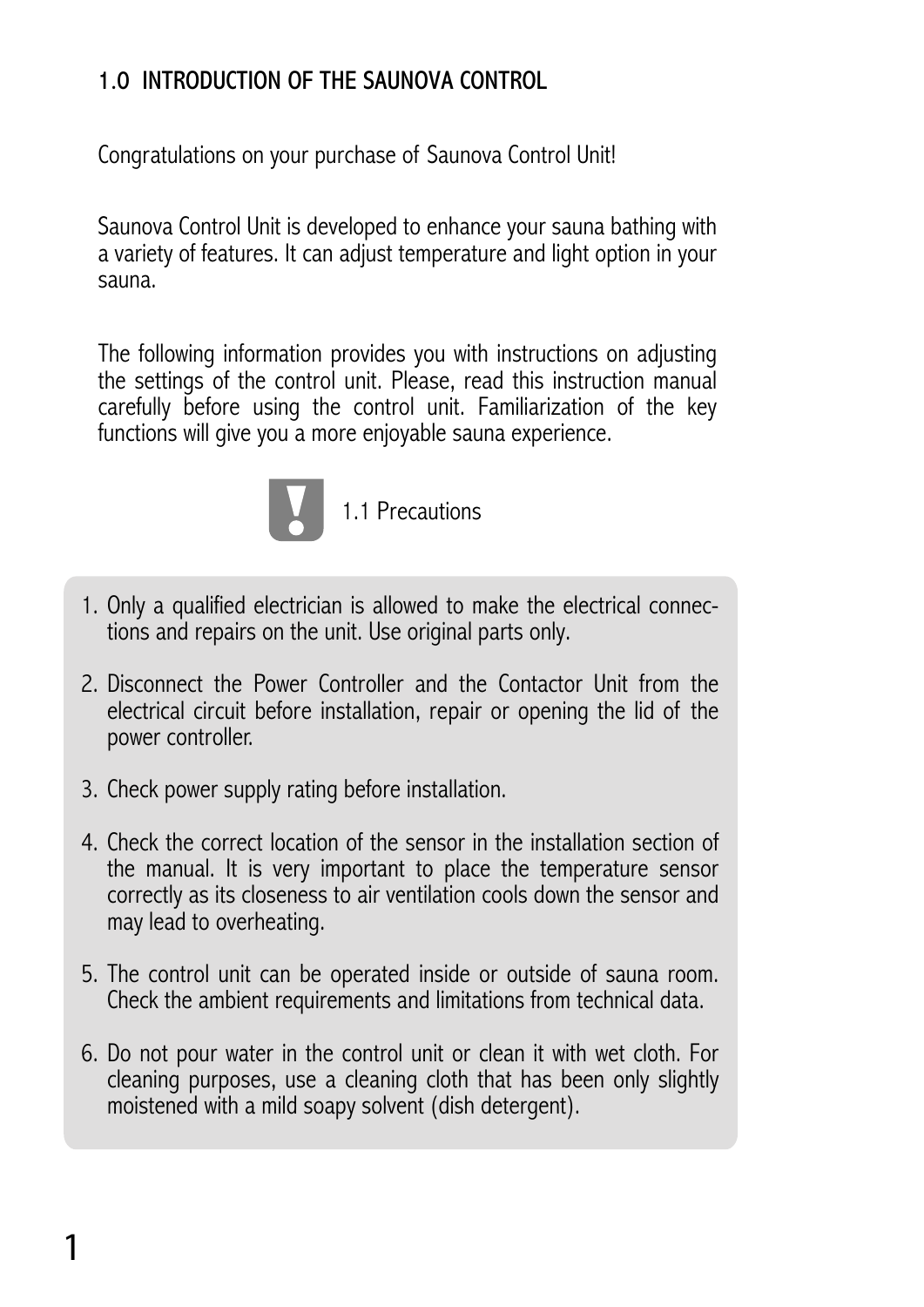# 2.0 UNIT DESCRIPTION

2.1 GENERAL

The control unit consists of power controller and user interface. Control unit is designed to operate max 9 kW sauna heater and 100 W cabin light.





Power Controller User Interface



The instructions of the manual must be followed when wiring of the components is executed.

# 2.2 DIRECTION OF USE

The control unit is ready for operation when all installations have been completed. If the user interface is connected to the system, a self-test starts running, and all LEDs start lighting up.

Afterwards, the user interface changes in the stand-by mode and the "ON/OFF" ( $\circ$ ) State LED lights up.

# 2.3 STANDARD ACCESSORIES

Scope of supply:

- Power Controller
- User interface
- Temperature sensor with thermal safety release 139 °C
- Data cable and sensor cable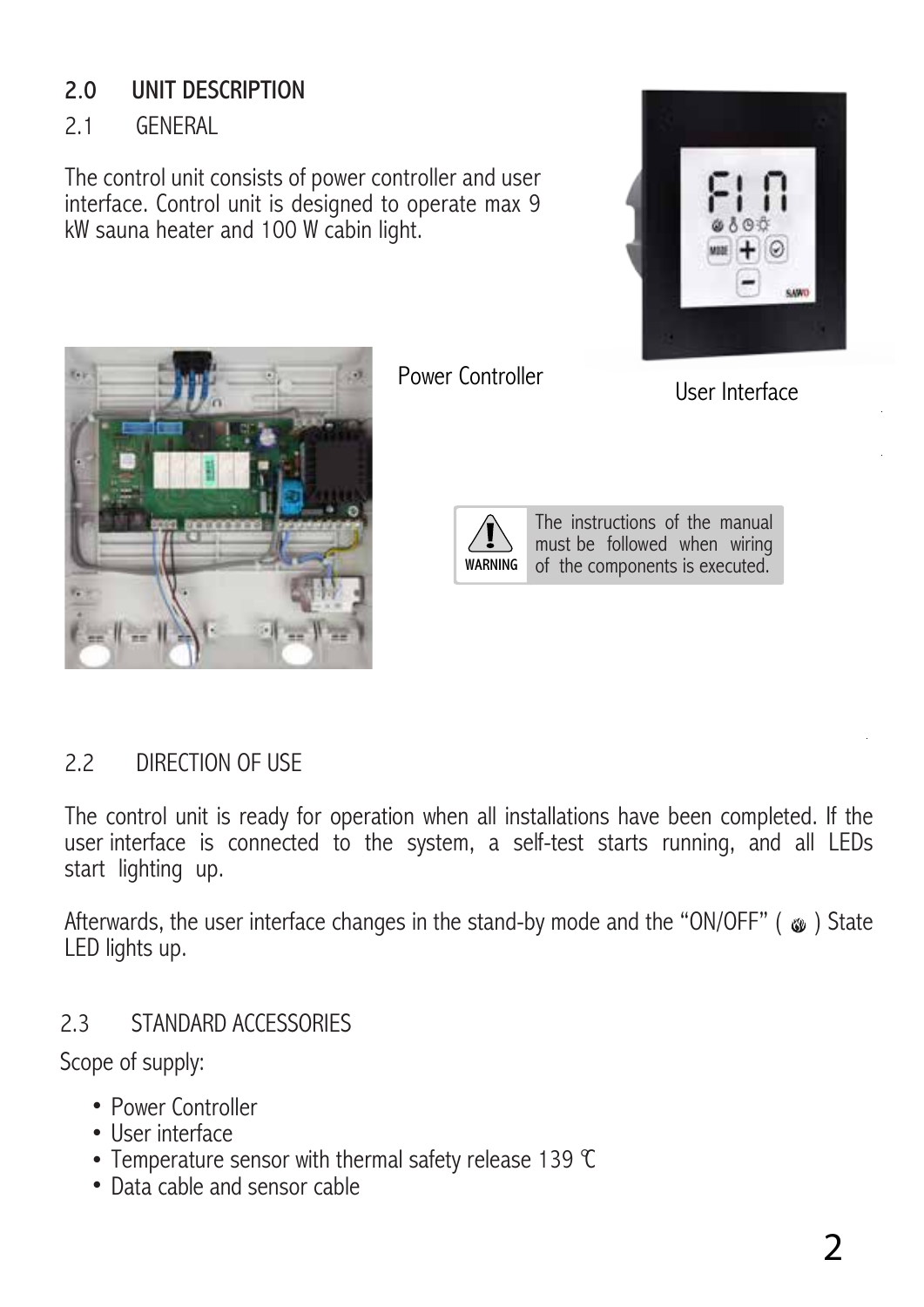# 3.0. DIRECTIONS OF USE

# 3.1 BUTTONS AND STATES

The control panel consists of:



## 3.2 CHANGING LANGUAGE

Saunova has the following languages available: English, German, Italian, Dutch, French.



To change the language make sure the control is in OFF mode. When in OFF mode, long press the  $\left( \frac{1}{2} \right)$  and  $\left( \odot \right)$  buttons. This takes you to switch off menu. Change to the language menu by pressing **MODE** and change language with  $\leftarrow$  and  $\leftarrow$  buttons. Confirm your selection by pressing the  $\left[\text{MöBF}\right]$  button.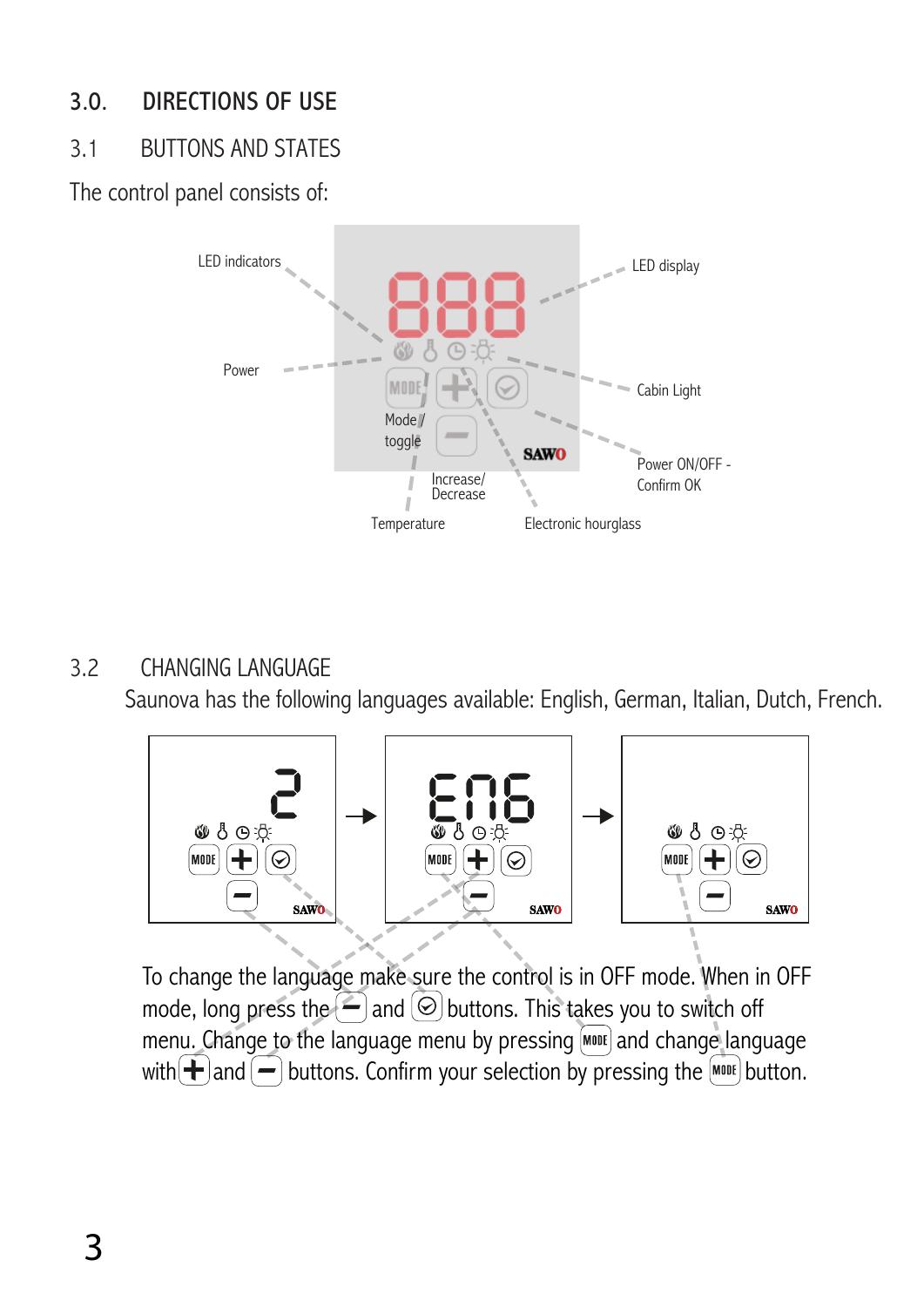## 3.3 TURNING ON THE HEATER

Make sure that the rocker switch in the power controller is in ON(I) position.



When the power controller is turned ON, the - 69 LED is lit up. By pressing the  $\Theta$  button you can turn on the user interface.

After pressing the  $\Theta$  button, you can activate heater by pressing  $\odot$  button again while LEDs displays the text FI n If you want to turn OFF the user interface, you can navigate by pressing the  $[$ <sup>MODE</sup> button so that the display states  $D$ FF and confirming by pressing the  $\circledcirc$  button.



Always check that there are no combustible materials, like towels, above the heater, nor inside the safety distances, before switching the heater on! The safety distances are stated in the heater manual.

*4*

3.4 TURNING OFF THE HEATER



You can finish the on going sauna session before the max session time runs out by pressing the  $\Theta$  button. After pressing, the text  $\mathsf{DFF}$  appears in the display. Confirm turning off the heater by pressing  $\odot$  again. If max session time runs out, the heater will turn off automatically.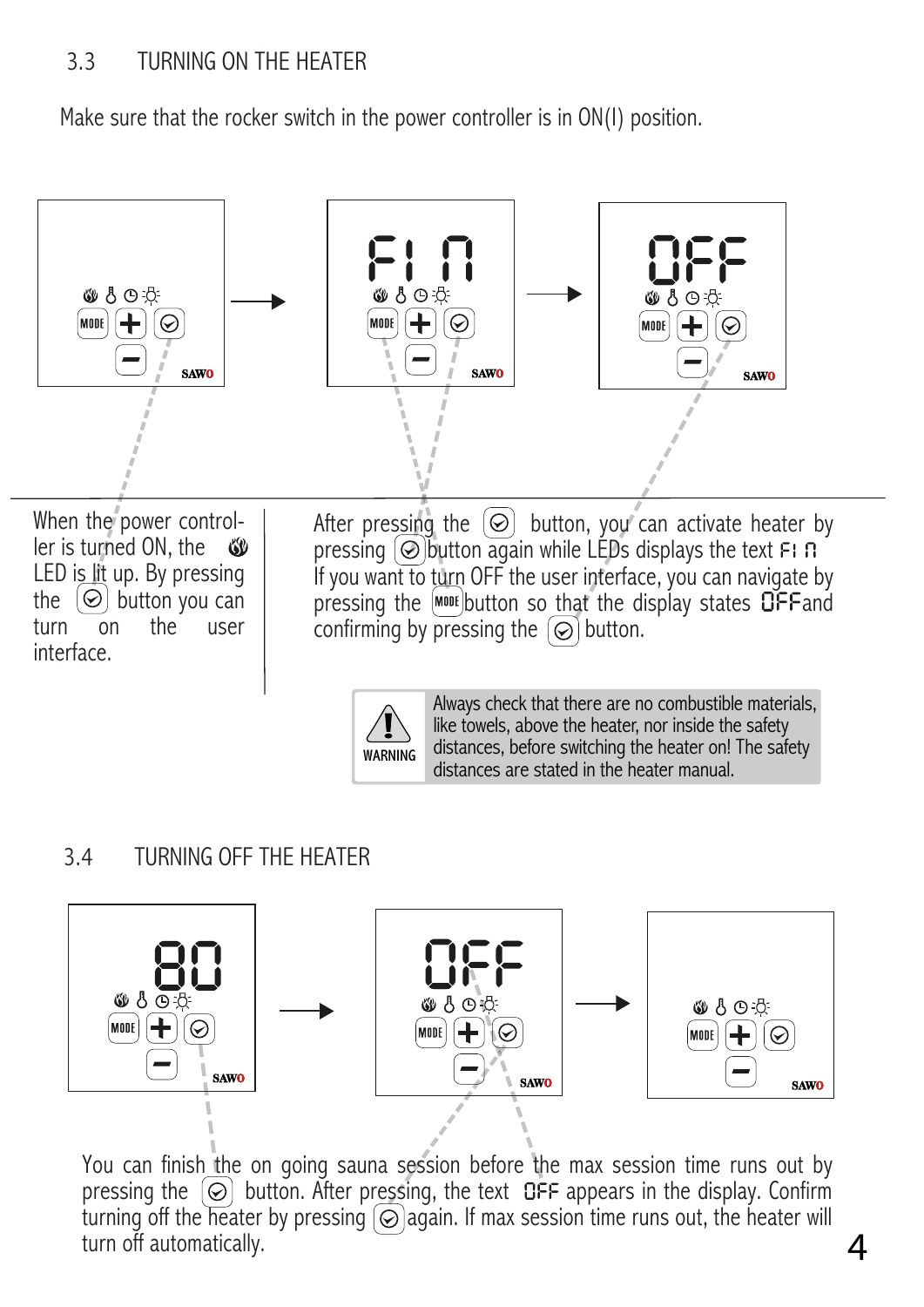## 3.5 ELECTRONIC HOUR GLASS

Electronic hour glass is a feature which allows you to set a timer that will alarm you after a certain time interwall has elapsed. The buzzer can be switched off if wanted(see instructions on page 10)



After the heater has been turned on by pressing the  $\odot$  button, navigate by using the  $\mathbb{R}^{n}$ button until the  $\bigcirc$  symbol is lighten up. When the  $\bigcirc$  symbol is lighten up, you can use the  $\pm$  and  $\pm$  buttons to increase and decrease the interwall time. After you have set the desired interwall time, you can navigate back to displaying the actual temperature by using the button. If no buttons are pressed, the screen returns back to displaying the current temperature. The unit of interwall time displayed is minutes.

## 3.6 SETTING TEMPERATURE



After the heater has been turned on by pressing the  $\circledcirc$  button, navigate by using the  $\text{Momentum}$  the symbol is lighten up. When the  $\beta$  symbol is lighten up, you can use the  $\bigoplus$  and  $\bigoplus$  buttons to increase and decrease the temperature. After you have set the desired temperature, the screen returns back to displaying the actual temperature after if no buttons are pressed in 3 seconds.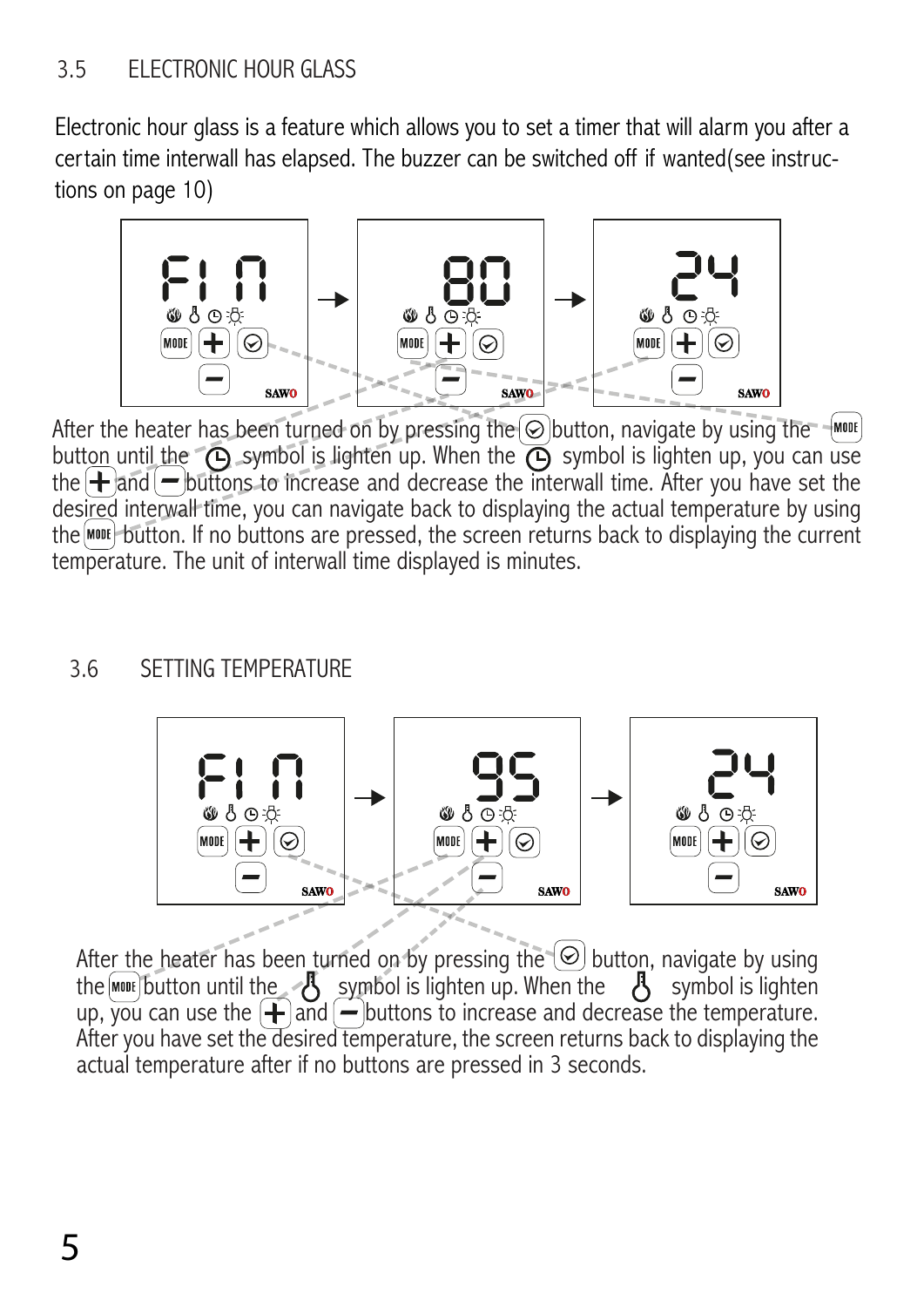

After the heater has been turned on by pressing the  $\odot$  button, navigate by using the  $\boxed{\text{more}}$  button until the  $\frac{1}{2}$  symbol is lighten up. When the  $\frac{1}{2}$  symbol is lighten up, you

can use the  $\left| \right\rangle$  and  $\left| \right\rangle$  buttons to increase and decrease the brightness of the cabin light. Short pressing the buttons will turn the light ON/OFF and long pressing allows you to dim the light. After you have set the desired brightness level, you can navigate back to displaying the actual temperature or remaining session time by using the wood button. If no buttons are pressed, the screen returns back to displaying the current temperature.

## 3.8 PROGRAMMING

## 3.8.1 PRE-RUN TIMER

Pre-run timer is already activated when the  $\omega$  and  $\Theta$  symbols are illuminated. The user interface displays you the time remaining in hours before the sauna heater will turn on automatically. If there is a blackout during pre-run, the pre-run is automatically cancelled.



When heater is OFF, you can activate the pre-run timer by pressing  $\left( \bigoplus \right)$  and  $\left( \emptyset \right)$ buttons for 3 seconds. After that you can set the heater to turn ON automatically between 1 and 24 hours by using  $\bigoplus$  and  $\bigoplus$  buttons. After the desired pre-run time has been set, confirm the settings by pressing  $\overline{\odot}$  twice. If the symbols ON/OFF,  $\bullet$  and  $\circ$  are light up, the pre-run is activated. The digital display shows the hours remaining before switch-on. The hour display only changes after every full hour. If you want to disable the pre-run timer, you can turn on the heater by pressing the  $\odot$  button twice. If you want to disable the pre-run timer and turn off the heater press woot so that the display states GFF and confirm turning off the control by pressing  $\odot$  button. Maximum length for pre-run time is set to 4 hours as factory default.

*6*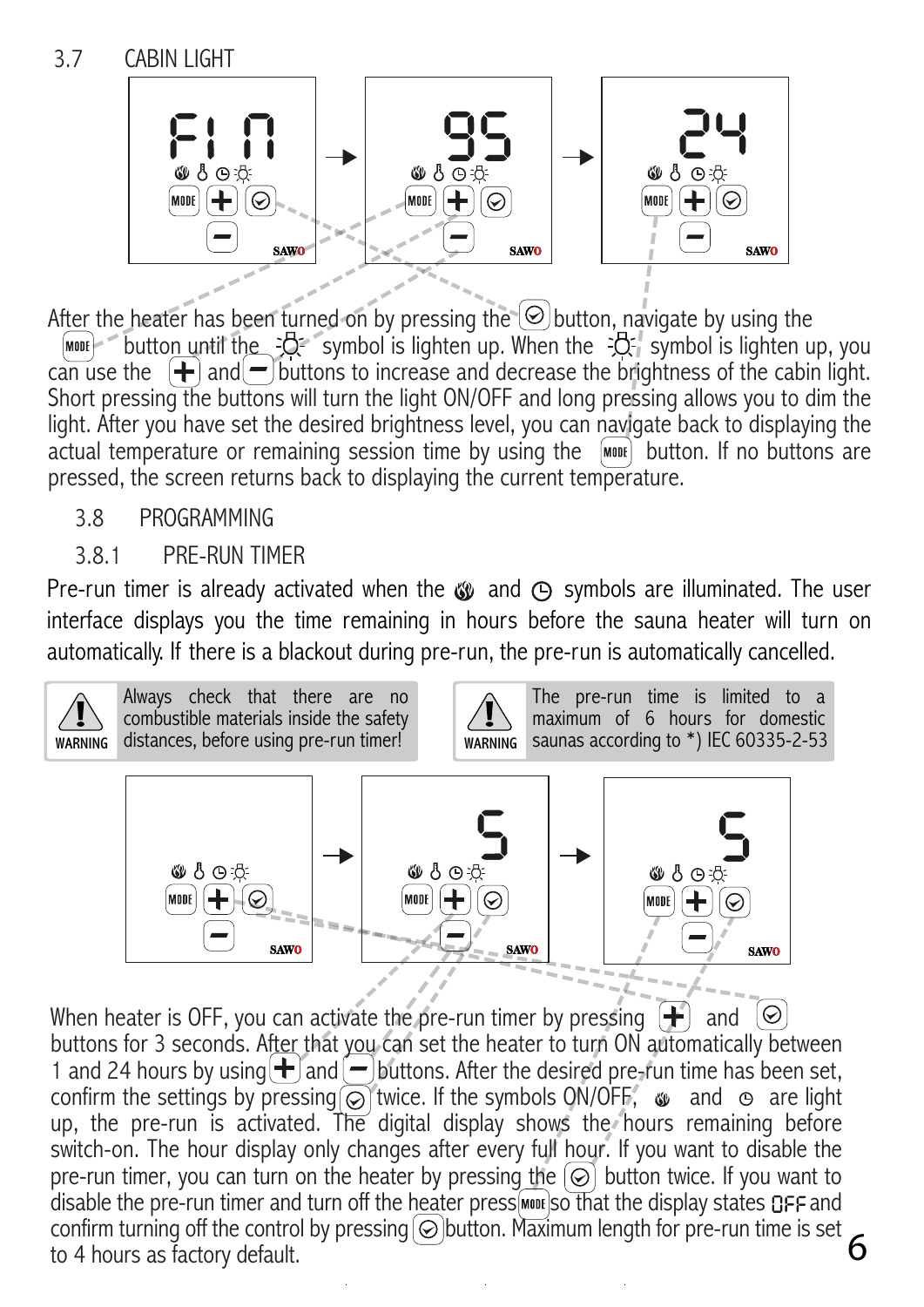## 3.8.2 SESSION TIME

Automatic switch off feature is the maximum session time defined by the user after which the sauna heater turns off automatically. The switch off time can be set between 1 to 12 hours. Factory default setting is 4 hours.



When in OFF mode long press the  $=$  and  $\odot$  buttons. Here you can choose the automatic swtich off time between 1 and 12 hours. Choose the desired time by pressing the  $\left\vert -\right\rangle$  and  $\left\vert +\right\rangle$ buttons and confirm your selection with  $\odot$  button.

## 3.8.3 TEMPERATURE CORRECTION FACTOR

Since the temperature is measured at the ceiling above the heater, the displayed temperature differs from the temperature in the bench area. This difference can be adjusted by entering a correction value between -9 and +9

A value of 9, for example, means that if the measured temperature equals 100 °C, the temperature is 109 °C; a value of -5 °C means that if the measured temperature is 100 °C, the displayed temperature is 95 °C.

Due to safety reasons, the maximum target temperature with a correction value of less than 0 will be reduced by this value, since the maximum reachable temperature is 110 °C.



In ON mode, activate the  $\delta$  symbol and press  $\bigoplus$  and  $\bigcup$  buttons for 3 seconds, and then long press  $\sqrt{MMDR}$  and  $\odot$  buttons. In this menu you are able to choose the desired correction factor. Confirm your selection by pressing the  $\Theta$  button.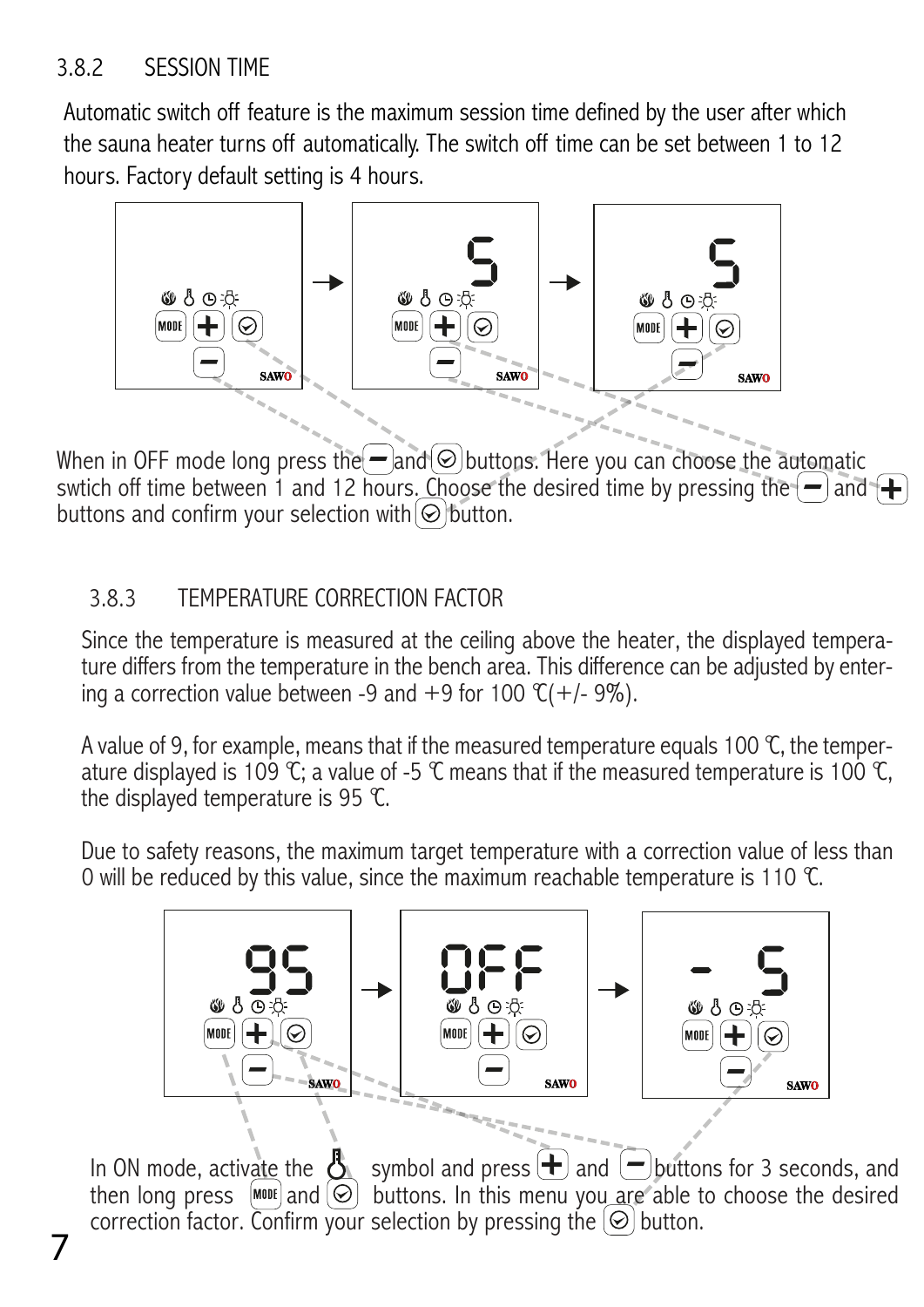3.8.4 PROGRAMMING OF THE ACOUSTIC SIGNAL



The acoustic signal (beeper) can be switched on and off in the following way. Switch with the  $[www]$  button to the  $\bigoplus$  symbol. Press both buttons  $\bigoplus$   $\bigoplus$  at the same time for 3 seconds.<br>The number of the actual mode appears on the display. Change to desired operation mode with  $\left(-\right)$  and  $\left(-\right)$  buttons and confirm changes with  $\left[\text{mod}\right]$  or  $\odot$  button.

| Value                                   | Mode                            | Function                                       |
|-----------------------------------------|---------------------------------|------------------------------------------------|
|                                         | Quiet                           | No acoustic signal                             |
|                                         | Hourglass $(= Standard)$        | Hourglass after expiration of 1<br>sec. active |
| 2(not all heater models) Water shortage |                                 | Continuous tone at water<br><u>shortage</u>    |
| 3(not all heater models)                | Hourglass + water<br>shortage   | Both signals active                            |
| 4(Not all control models)               | Remote control                  |                                                |
| 5(Not all control models)               | Remote control $+$<br>hourglass |                                                |

## 3.8.5 PROGRAMMING OF THE ACOUSTIC SIGNAL

When you select operating modes 4 or 5, you can make additional settings.

Here you can specify if the control unit should stay ON or turn OFF after the remote control voltage has stopped:

| Switch ON  | Select $=$ ON in the display  |
|------------|-------------------------------|
| Switch OFF | Select $=$ OFF in the display |

Confirm your selection with  $\left[\text{M00E}\right]$  or  $\left[\text{\o} \right]$  button.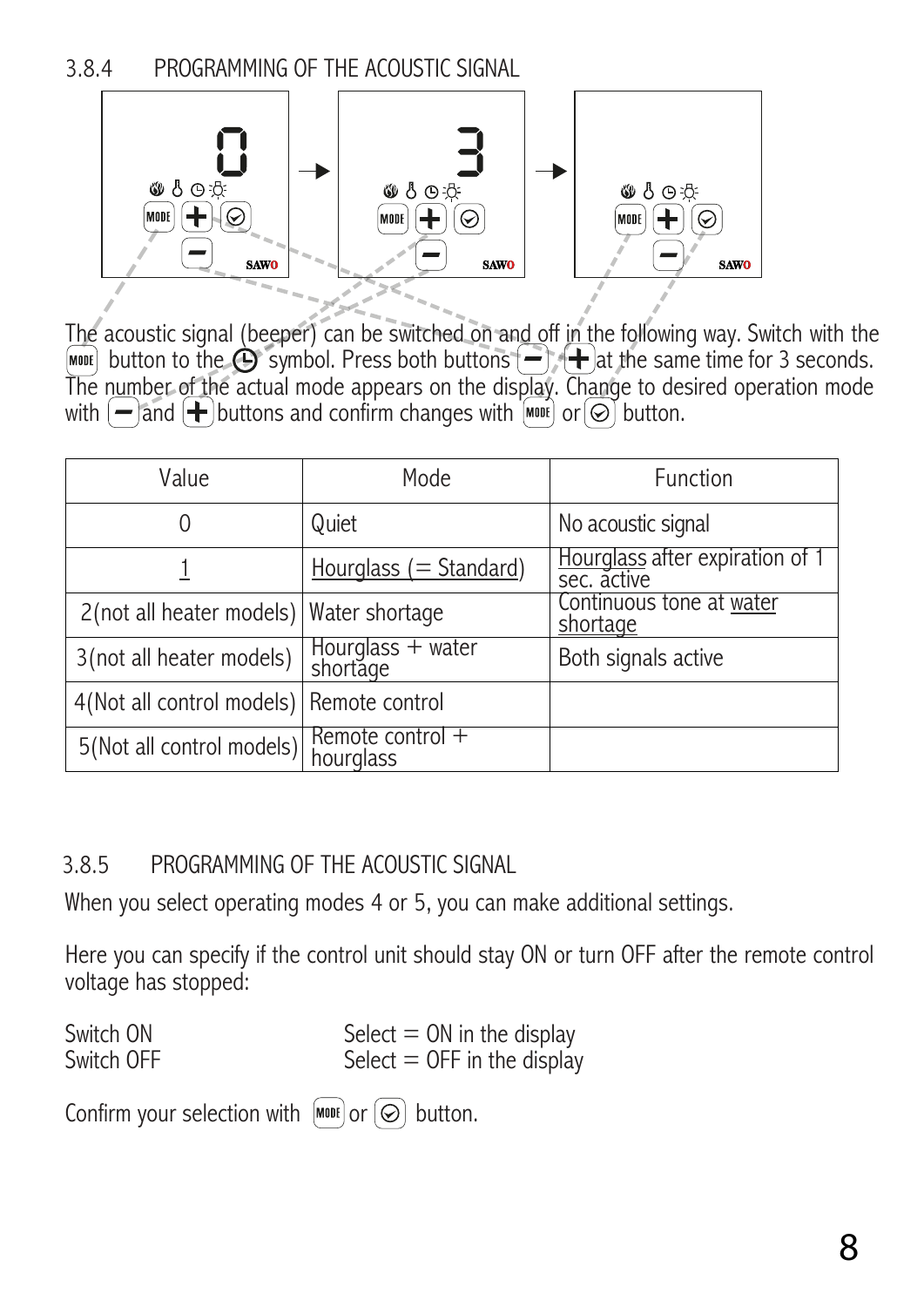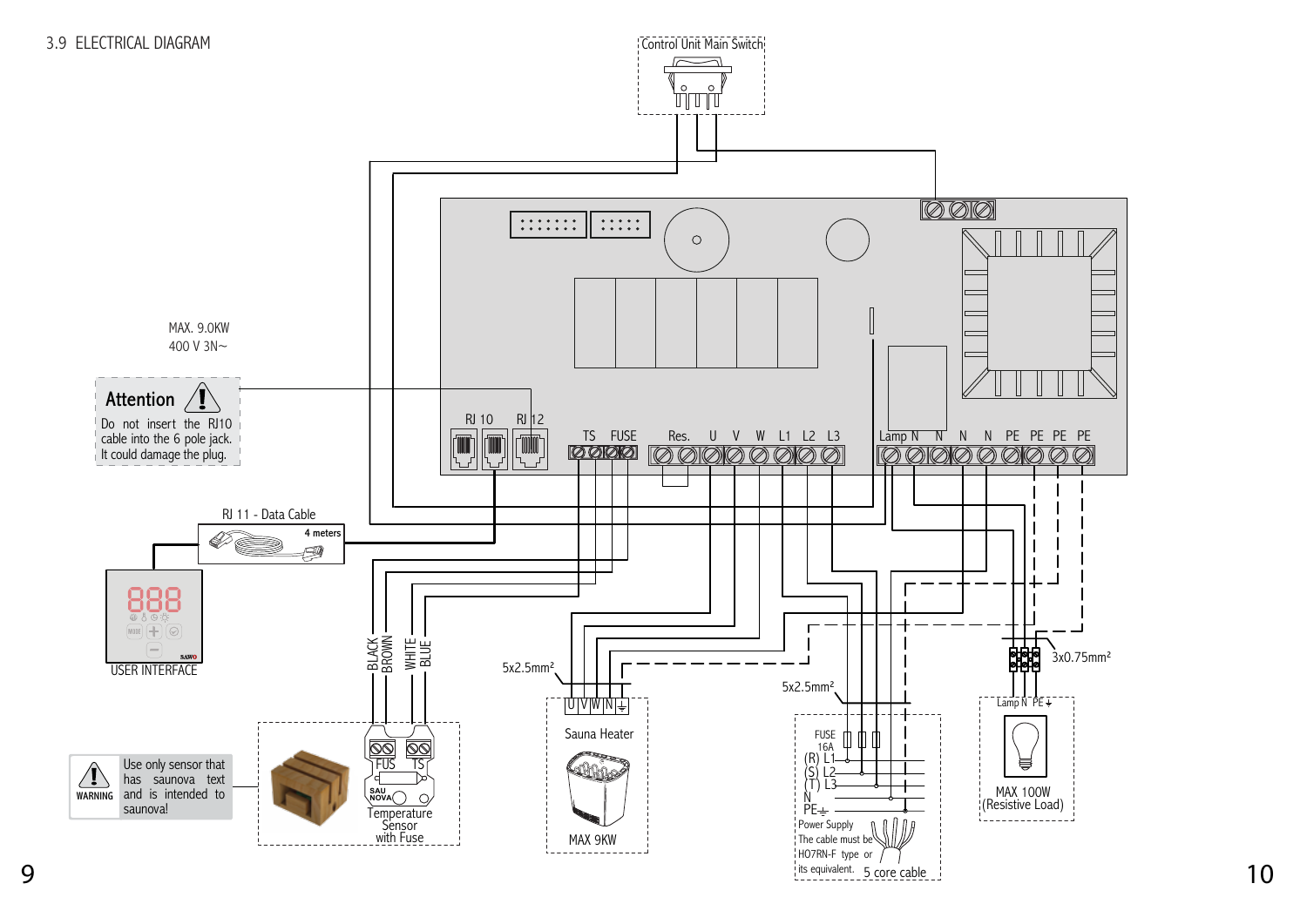## 3.10 SAFETY SWITCH-OFF

The electronic control unit is equipped with a safety switch-off through a safety temperature limiter. If the sauna heater should not turn off, for any reason, the safety temperature limiter disconnects automatically the c temperature limiter needs to be replaced and an expert needs to be consulted if this scenar- io takes place.

## 3.11 ECO MODE

Eco mode will help you to save energy if you want to take a break from sauna bathing. With this feature you can choose to have 20, 40, or 60 minute break. Eco feature lowers down the temperature during the break and heats it back to the target temperature after the chosen break time is over. While in Eco Mode, OFF light indicator blinks.



Navigate to the  $\beta$  symbol while in ON mode and long press the  $\ddot{\mathbf{+}}$  and  $(-)$  buttons. Select the desired length for the break by pressing  $\bigoplus$  and  $\bigoplus$  buttons. Confirm your selection with **MODE** button.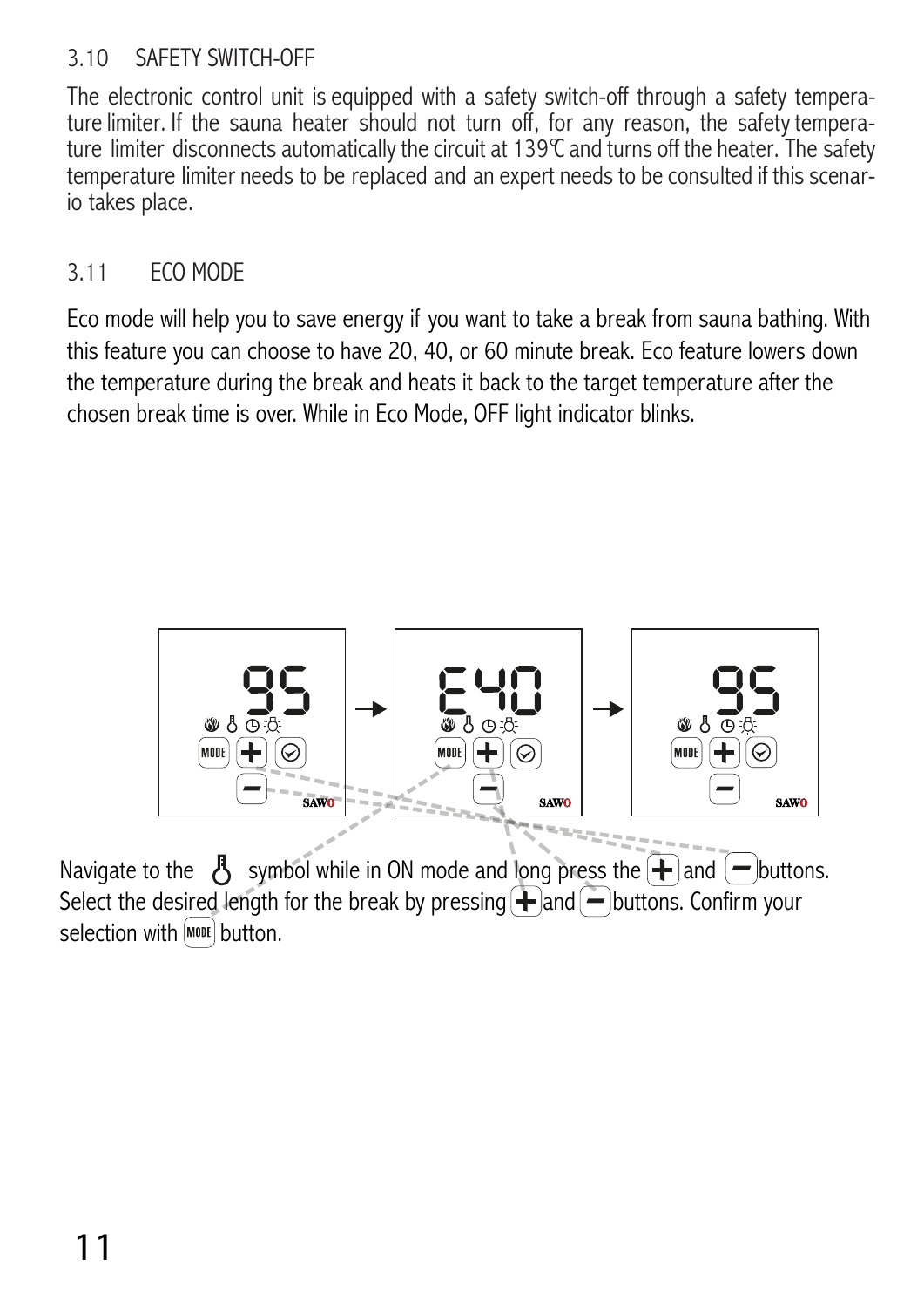3.12 AUTOMATIC SWITCHING OF THE DISPLAY



The display can be programmed to switch the displayed value automatically. The display switches between temperature and time. By using the  $\frac{1}{2}$  button, switch to the  $\frac{1}{2}$  symbol. Press the  $\leftarrow$  and  $\leftarrow$  buttons at the same time for 3 seconds. On the display appears either "ON" or "OFF". Switch on by using  $\bigoplus$  button or switch off by using button. Confirm by using  $\bigotimes_{n=1}^{\infty}$  button.

NOTE: The electronic hour glass value must be set to 1 or more in order to switch displaying values.

You can select if the sauna lamp and the colour LED (not available in all models) should light up at the same time with the sauna light. By choosing "ALL", both lights will turn on at the same time. By Choosing "LED", only the LED lights will turn on. The colour relay module can always be turned on regardless if the sauna lamp is turned on or off. Confirm with  $\text{[M00E]}$  or  $\text{[O]}$  button.

#### 3.13 VERSION DISPLAY



By pressing the buttons  $\binom{M00E}{M}$ ,  $\binom{L}{M}$  and  $\binom{C}{M}$  at the same time in the OFF mode, the software version number of the power controller will be displayed (i.e. "14"). If you press the  $[$ <sup> $\text{mott}$ </sup> $\degree$  button during this time again, the software number of the control panel will be displayed together with a letter P, in order to separate it from the power controllers version number(i.e. "P14"). After few seconds, the display turns back to the OFF mode.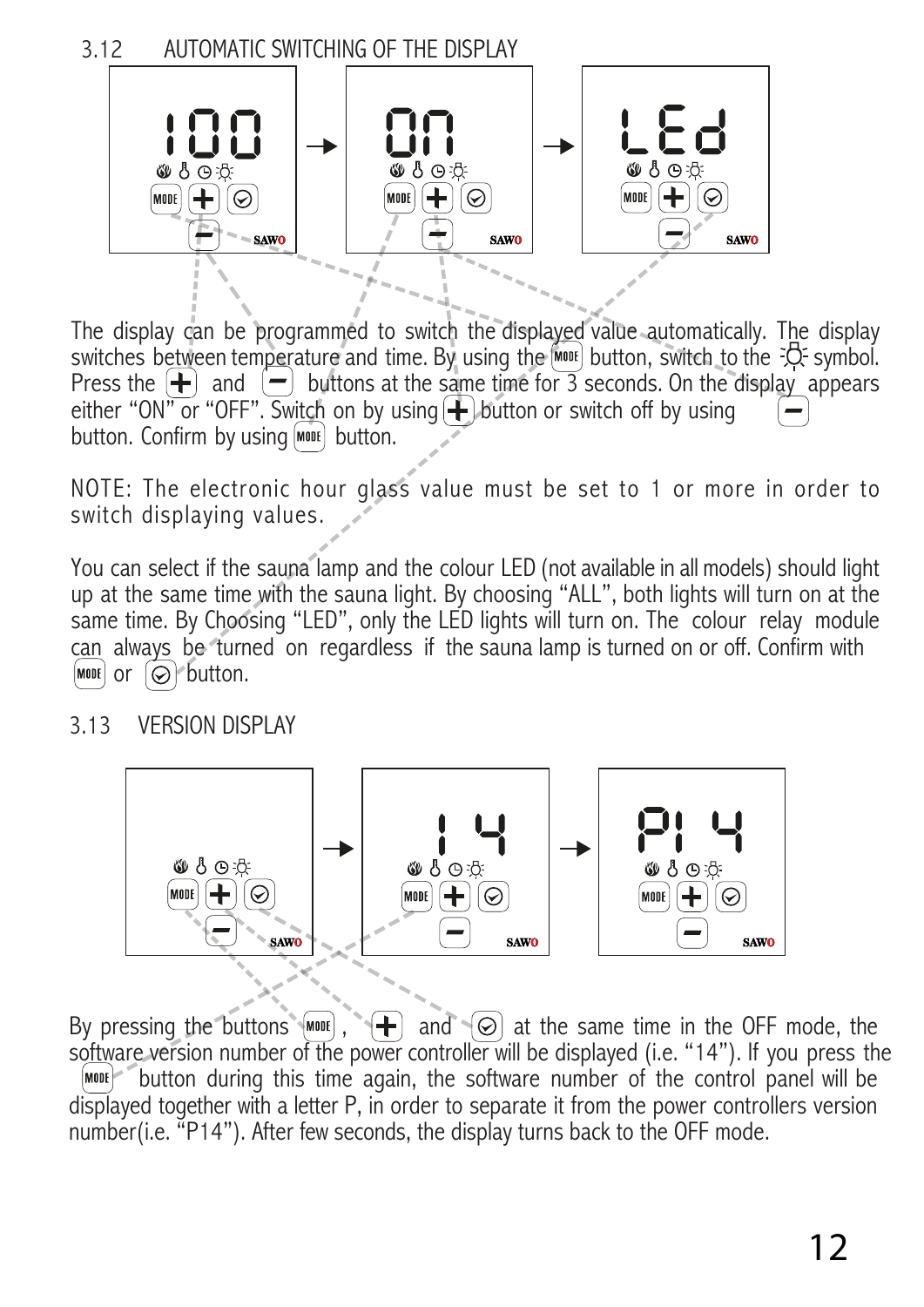## 4.0 ASSEMBLY AND INSTALLATION

#### **NOTE:**

Saunova control unit can be installed inside or outside the sauna room.

#### **ATTENTION!**

Install the components only with a screwdriver and not with a portable electric drill!



## 4.1 INSTALLATION OF THE POWER CONTROLLER

The installation location of control unit must follow the allowed ambient limits. Don't install the power controller in a recess or less than 300mm from the ceiling (Refer to Fig. 3). If installed inside sauna room, always use additional SAWO splash cover and install the power controller close to floor level where the temperature is naturally cooler.

The heater is connected to the electrical network semi-stationarily with a H07RN-F rubber cable or its equivalent. The use of PVC-insulated cable as a connecting cable is prohibited due to thermal embrittlement.

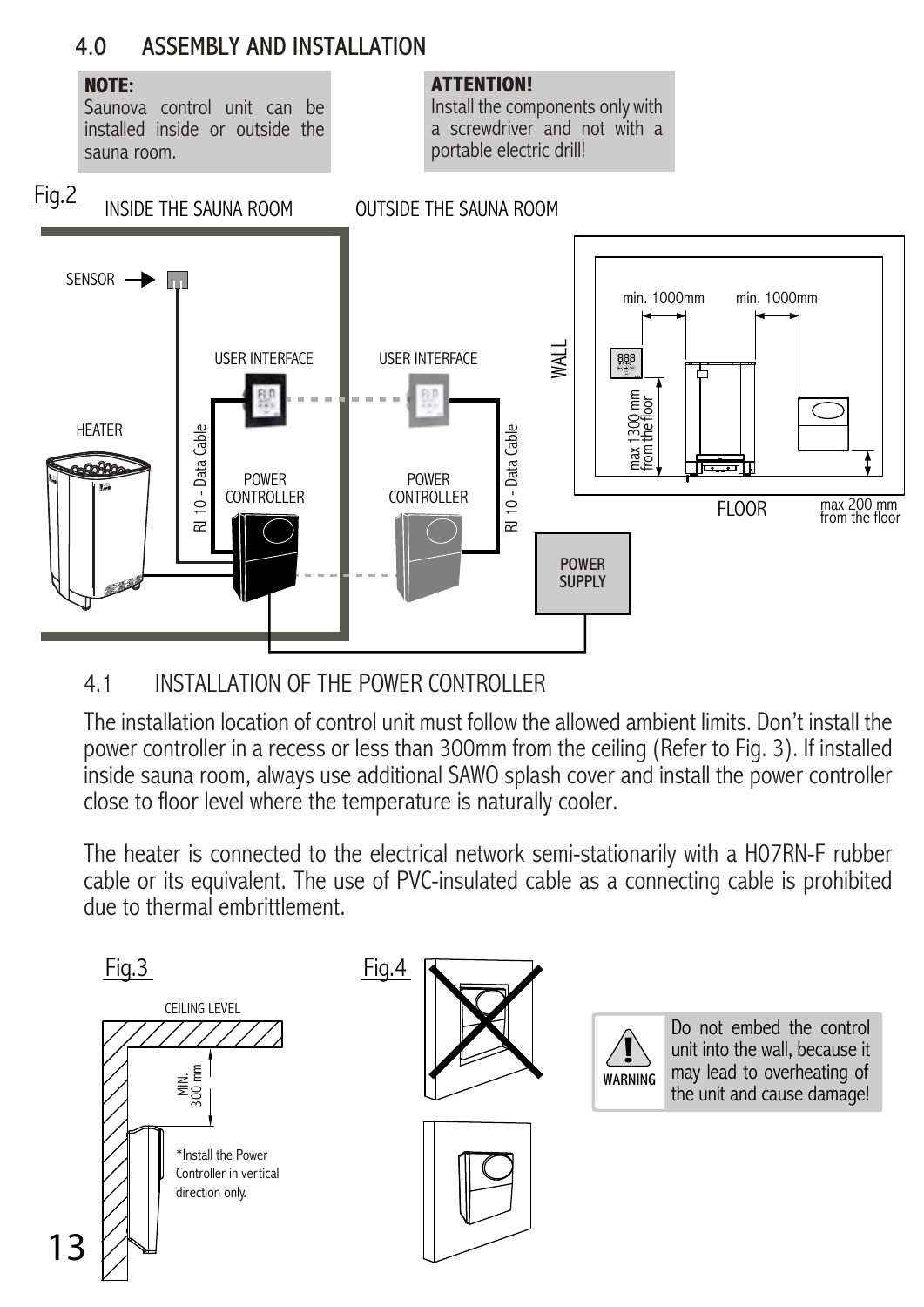## 4.2 INSTALLING POWER CONTROLLER INSIDE SAUNA ROOM

If the power controller is installed inside sauna room, the ambient requirements must be followed (page 13). In addition to ambient requirements, the location must be in a place where there is no risk of water splash hitting the power controller. An additional splash cover (not included to the package) must be used to protect power controller. Preferred location to install the power controller together with the splash cover is underneath the benches close to the floor level where the temperature is naturally lower than in the upper portions of the sauna.

If installed inside sauna room, the power controller must be installed 200mm from the floor measured from the lower portion of the power controller and at least 1000mm from the heater. After installation, seal all the lead through holes with for example silicone.



Attach the board back to the plastic backing.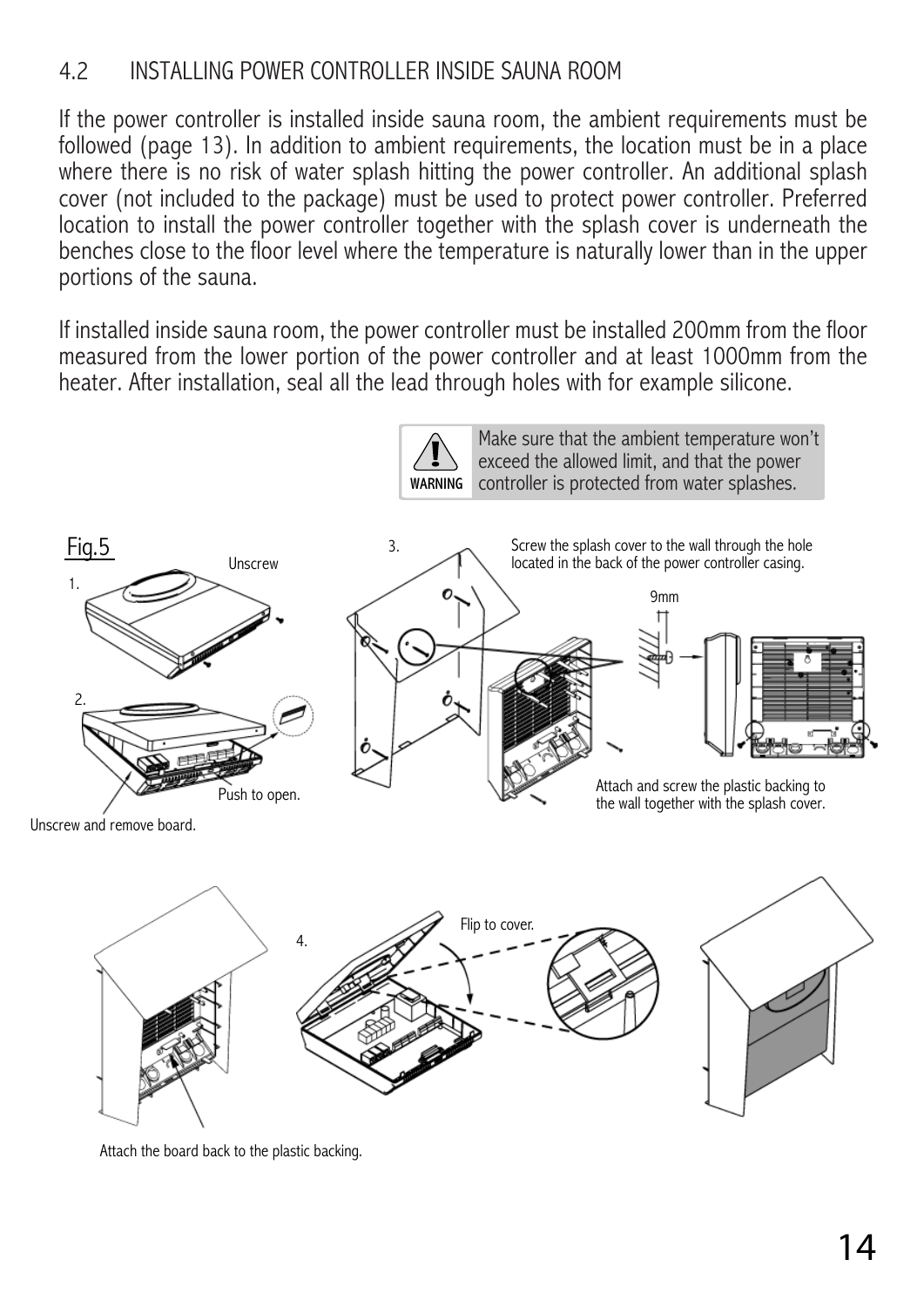## 4.3 SENSOR LOCATION FOR WALL MOUNTED HEATERS

The power controller is equipped with a temperature sensor that works also as a safety release sensor at the same time. If the heater is mounted on the wall or floor standing less than 200mm from the wall, the temperature sensor needs to be mounted on the wall above the heater. Place the sensor 150mm from the ceiling (Fig. 6 & 7).

Do not place the sensors near the air ventilation. The closeness of the air vent cools down the sensor. Thus, an incorrect temperature is displayed and the heater may overheat (Fig.9).

## Sensor location with heaters mounted on the wall or less than 200 mm from the wall.



ventilation, which is directed away from sensors.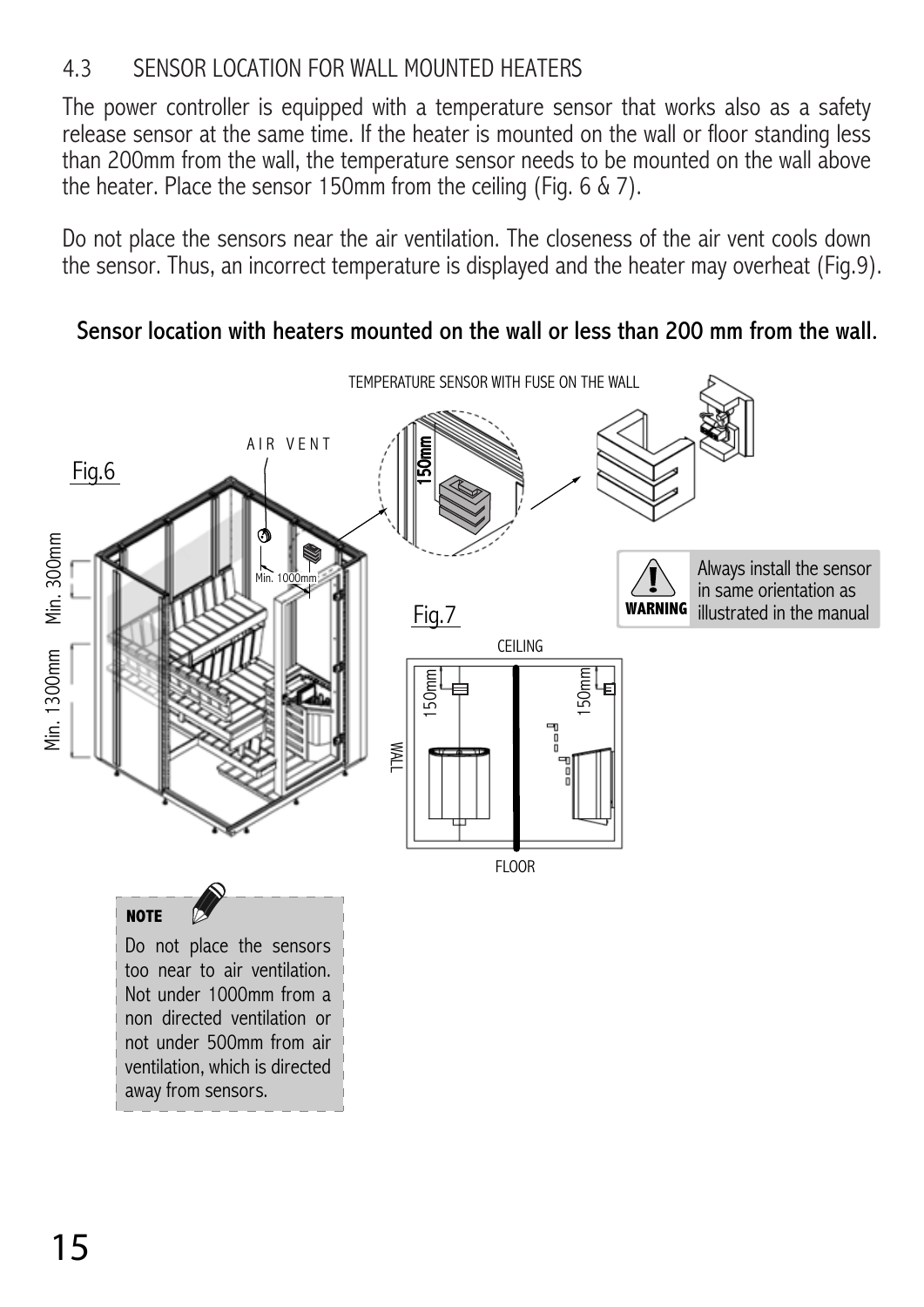## 4.4 SENSOR LOCATION FOR HEATERS MOUNTED MORE THAN 200 MM FROM THE WALL

If the heater is floor standing model, and more than 200mm from the wall, place the sensor to the ceiling over the heater, as shown in the figure 8 & 9. If the heater is less than 200mm from the wall, use the same sensor location that is intended for wall mounted heaters on page17. Fig.9



# 4.5 MAXIMUM SESSION TIME

The maximum sauna session time depends on the purpose of the sauna. For domestic use, the total on-time of the sauna is limited to 4 hours. It includes pre-run time and the session time. The factory setting for the control unit is 4 hours.

For condominiums, hotels and similar locations, the operating period of the sauna heater is limited to 12 hours, including the pre-run time and the session time. The heater must have a minimum 6 hours of inactivity between sessions (IEC 60335-2-53). The standards and regulations of the country where the control unit is installed must be followed. Change the maximum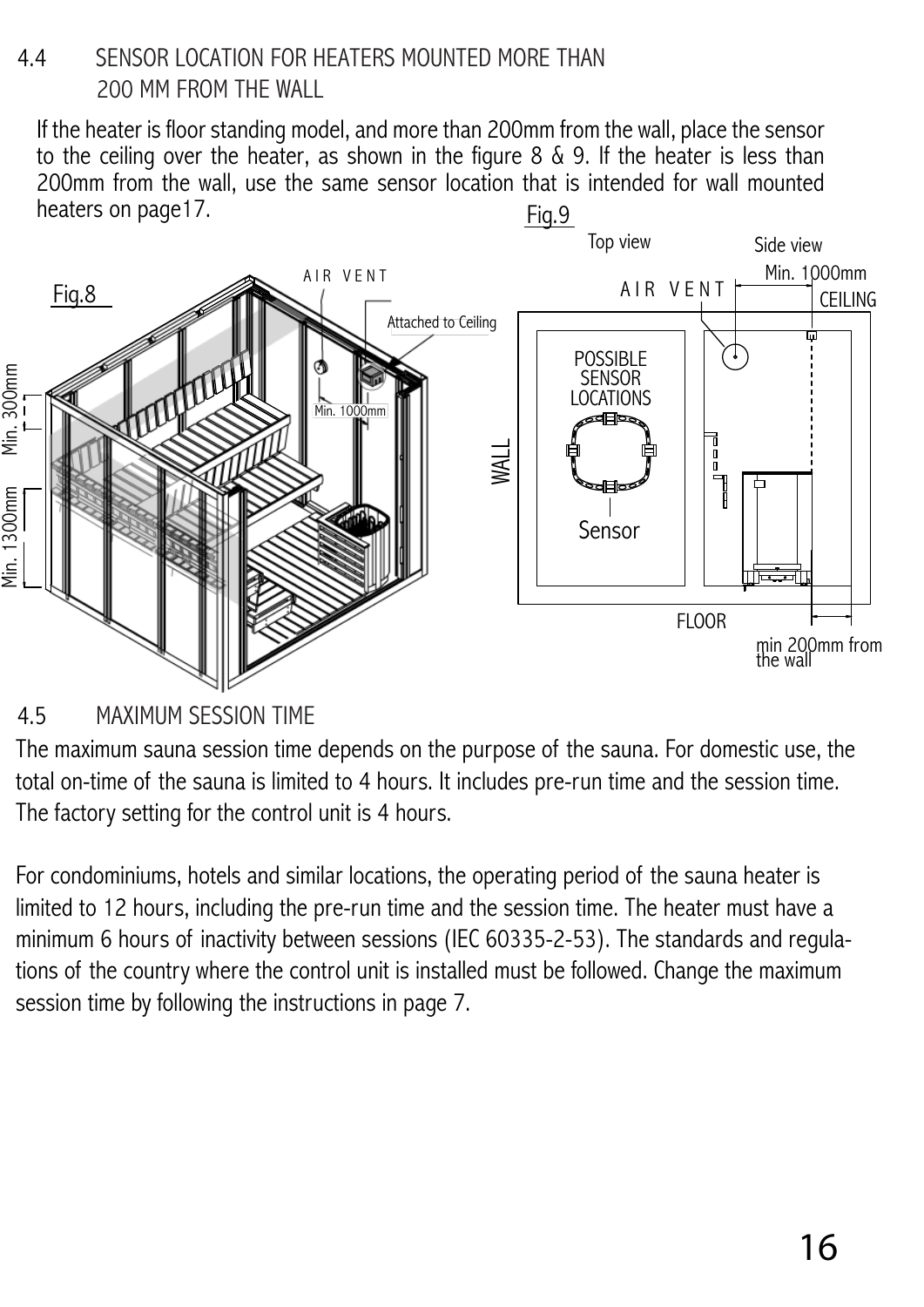## 4.6 INSTALLATION OF THE USER INTERFACE

- Mount the separate control panel casing in preferred location.
- Cut the wall section according to the specifications.
- Cut tapered edges to the hole for the user interface to be flushed nicely to the wall.
- Connect the RJ10 cable from the control panel to the Power Controller.
- Insert the casing on the cut section and screw the Control panel to the wall tightly.



Saunova user interface can be installed inside or outside the sauna room. Always make sure that the allowed ambient circumstances are not violated (see page 21). (RJ10 communication cable can not withstand high temperatures and must be installed inside the wall insulation).

It is recommended to install the user interface to max 1300mm from the floor level.

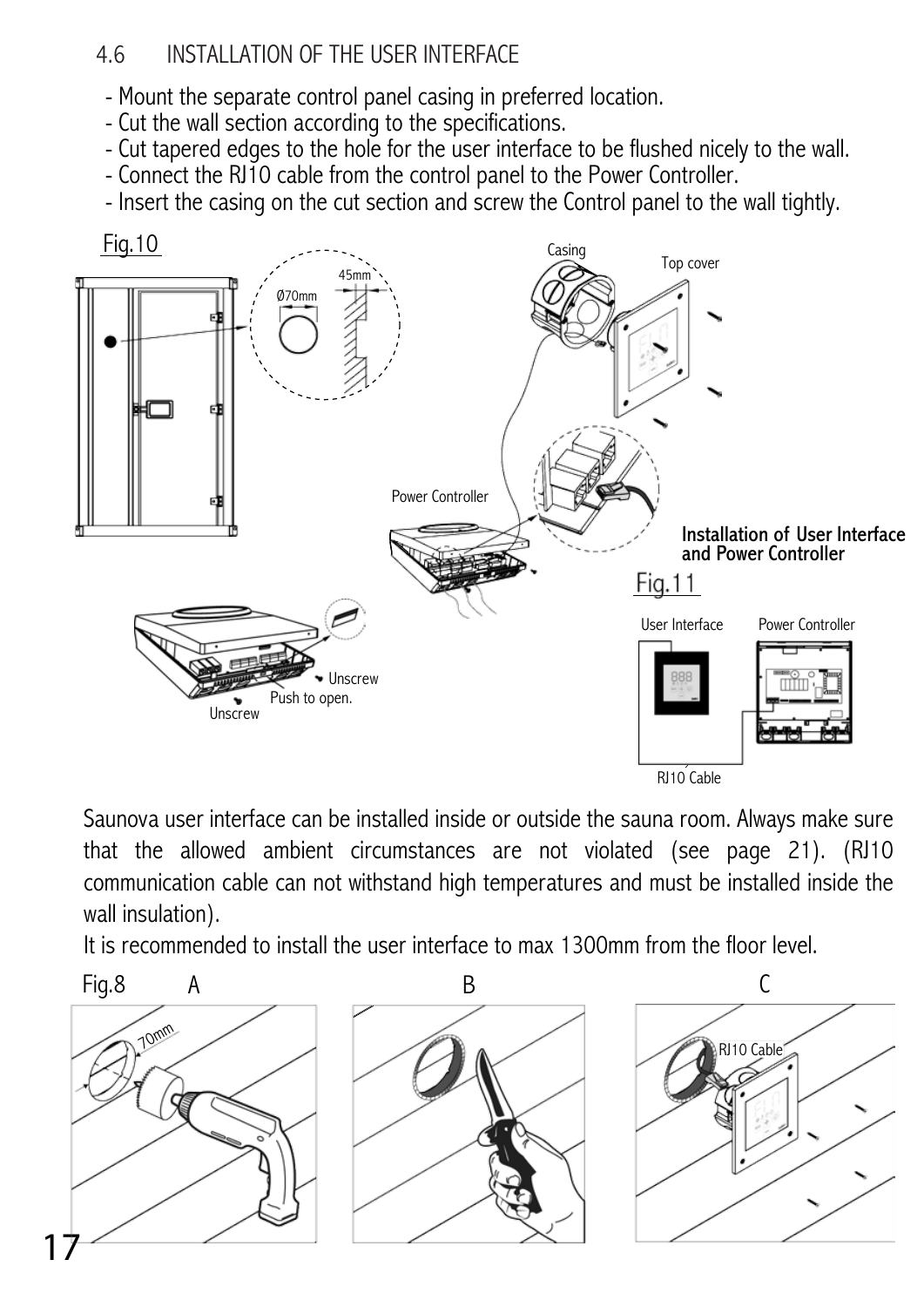# THE CONTROL UNIT MAIN SWITCH

The control unit switch can be found on the top end of the unit.By using this switch, you can isolate the electronics from the mains power supply.

In order to activate the unit, switch to the ON position (switch position I). In this position all control unit's functions work normally.

In case of breakdown, press the switch to the OFF position (switch position 0). The unit is now completely switched off.

In order to switch on the sauna light when the unit is switched off, press the switch to the LIGHT ON position (switch position II).



# 5.0 ELECTRICAL CONNECTIONS

# **NOTE:**

Disconnect all poles until all work has been completed and fuse prior to re-connecting! The connection of the sauna control unit must be completed by a licensed specialist (electrician) in accordance with the relevant standards. The cable used must comply with the relevant statutory provisions.

## **NOTE:**

According to standard EN60335, light and oven have to have a separate power supply. Since the sauna control unit is powered via the light supply, it is crucial that the light supply is connected!



Please note, only a qualified electricial or maitenance personnel should make the service operations or repairs.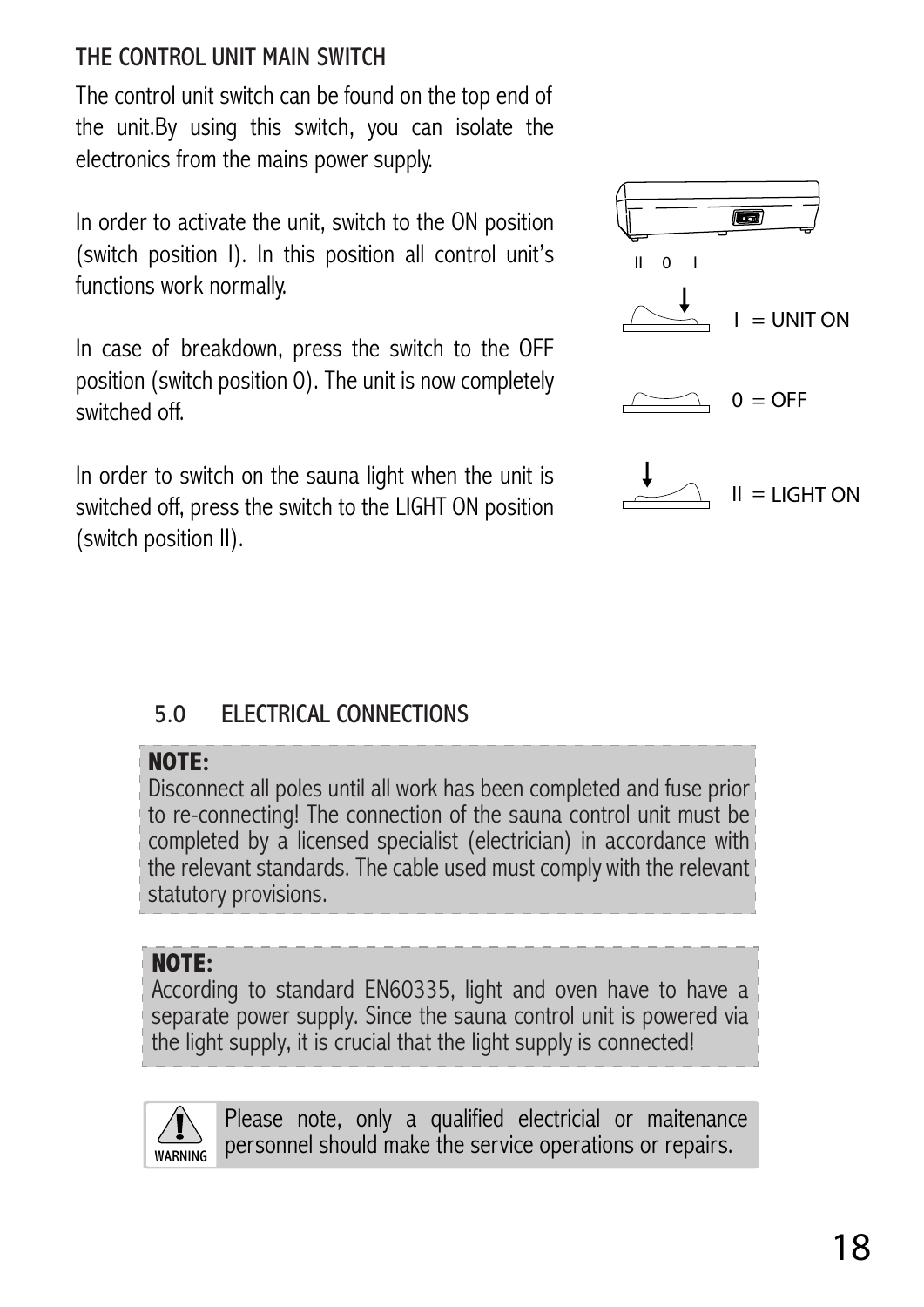## 5.1 ERROR DISPLAYS

The control unit is equipped with diagnosis software. When control unit is turned on, a self-test will be retrieved and various conditions will be checked during the normal use. If error was found, the control unit turns off, all user symbols start blinking and an error number appears on the display. The following table gives information about the cause.

| Error number | Description                                                                              | Repair/Cause                                                            |
|--------------|------------------------------------------------------------------------------------------|-------------------------------------------------------------------------|
| -5           | No control unit is connected.                                                            | No control unit is connected or bad<br>connection.                      |
| $-10$        | No control unit is connected, after at<br>least one was recognized at the high<br>start. | Check connection to the control unit.                                   |
| $-21$        | Heater temperature sensor broken.                                                        | Damaged temperature sensor or bad<br>connection.                        |
| $-22$        | Heater temperature sensor short<br>circuit.                                              | Damaged temperature sensor or bad<br>connection.                        |
| $-24$        | Bench temperature sensor broken.                                                         | Damaged temperature sensor or bad<br>connection.                        |
| $-25$        | Bench temperature sensor short<br>circuit.                                               | Damaged temperature sensor or bad<br>connection.                        |
| $-26$        | Humidity sensor broken.                                                                  | Damaged humidity sensor or bad<br>connection.                           |
| $-27$        | Humidity sensor short circuit.                                                           | Damaged humidity sensor or bad<br>connection.                           |
| $-30$        | Faulty thermal safety release.                                                           | Faulty heater sensor or bad<br>connection.Contact service<br>personnel! |

## 5.2 SYMBOL REFERENCE

Indicators **Buttons** 

| 6 <sup>y</sup> | "ON" State  |
|----------------|-------------|
| ハ              | Temperature |
| (L)            | Timer       |
| 沪.             | Cabin Light |
|                |             |

MODE



Increase

Mode



Decrease



Confirm/OK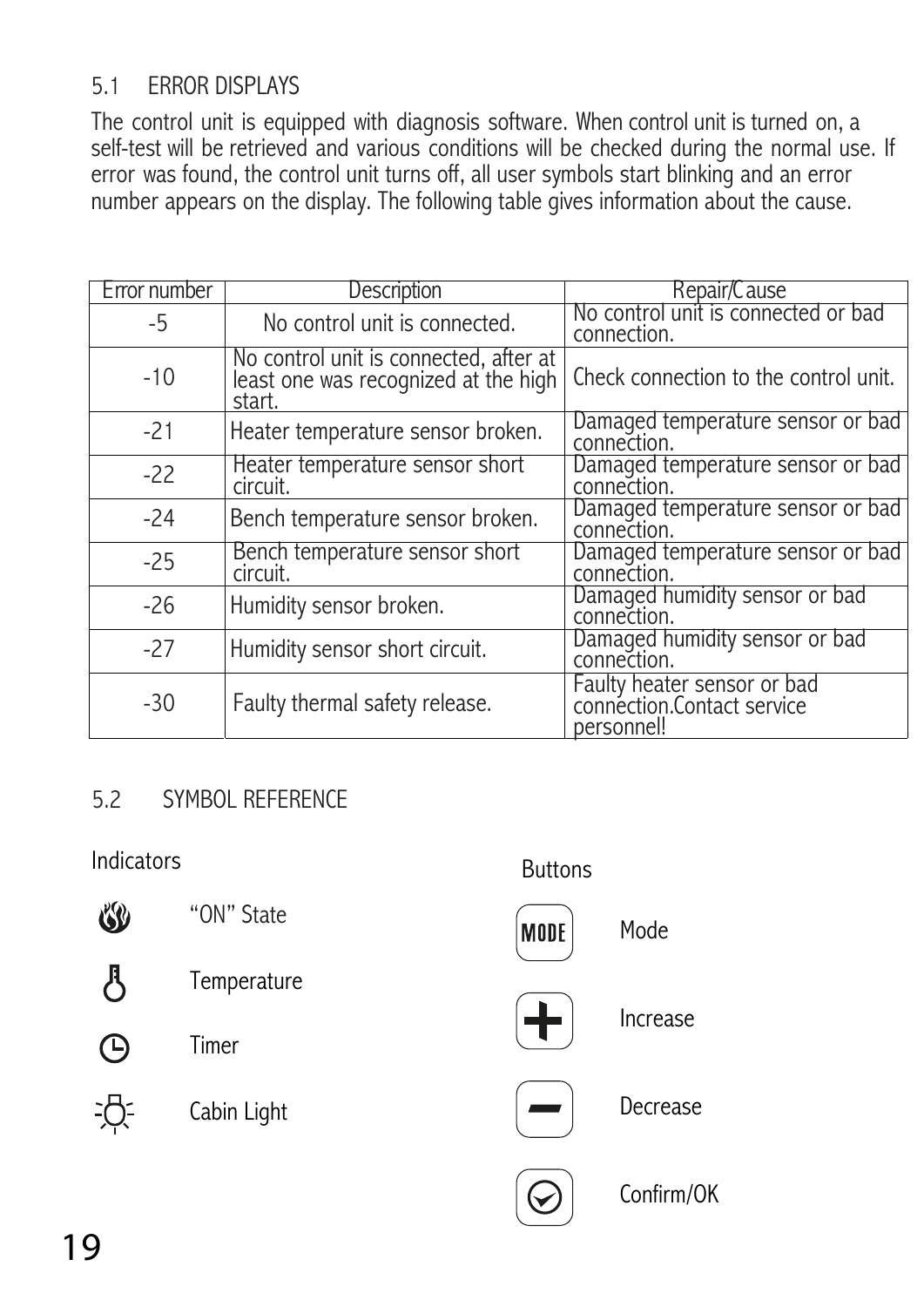# 6.0 TECHNICAL DATA

# 6.1 POWER CONTROLLER

| System connection           | For 3 x 400 V $\sim$ 50 Hz with L1-L2-L3-N-PE;<br>1 x 230 V $\sim$ 50 Hz with L-N-PE;<br>Housing only for standardised service connection with<br>fusing and residual current circuit breaker (RCCB).<br>The mains switch must have a minimum contact gap<br>of 3 mm! |
|-----------------------------|-----------------------------------------------------------------------------------------------------------------------------------------------------------------------------------------------------------------------------------------------------------------------|
| Connection internal display | 4-pole with 5 $V =$ supply and communication;<br>length $=$ 3 m                                                                                                                                                                                                       |
| Control voltage             | Extra low voltage 5 V                                                                                                                                                                                                                                                 |
| System cable                | Typically 5 x 2.5 mm <sup>2</sup> for heater<br>(cross section refer to 6.1.0)<br>Typically 3 x 1,5 mm <sup>2</sup> for light + electronic                                                                                                                            |
| Light connection            | With integrated phase dimmer, for 2 (3) pole connection<br>of the 230 V incandescent lamp(s); max. 100 W                                                                                                                                                              |
| Heater connection           | 3 x 400 V $\sim$ 5-pole, up to max. 3 kW depending on<br>the heater output, and/or 14 A / phase                                                                                                                                                                       |
| Thermal safety release      | Integrated into the temperature sensor as over<br>heating protection; release temperature 139 °C                                                                                                                                                                      |
| Temperature sensor          | 2-pole; semi conductor sensor 9 $\mathfrak C$ to 140 $\mathfrak C$                                                                                                                                                                                                    |
| Power input                 | Mode FIN: max. 3 x 3 kW (heater)<br>Mode FEU: max. 2 x 3 kW (heater) and max. 1 x 3 kW<br>(evaporator)<br>For light: max. 100 W                                                                                                                                       |
| Ambient conditions          | 0 $\mathfrak C$ to max. 50 $\mathfrak C$ , max. 95 % reel. Humidity, not<br>condensation!                                                                                                                                                                             |
| Housing                     | <b>CE IPX4</b> $\Box$ t40 $\overline{\mathbb{X}}$                                                                                                                                                                                                                     |
| Dimensions: L x W x H       | 265 x 245 x 80 mm                                                                                                                                                                                                                                                     |
| Weight                      | $\sim$ 1400 g without packaging                                                                                                                                                                                                                                       |